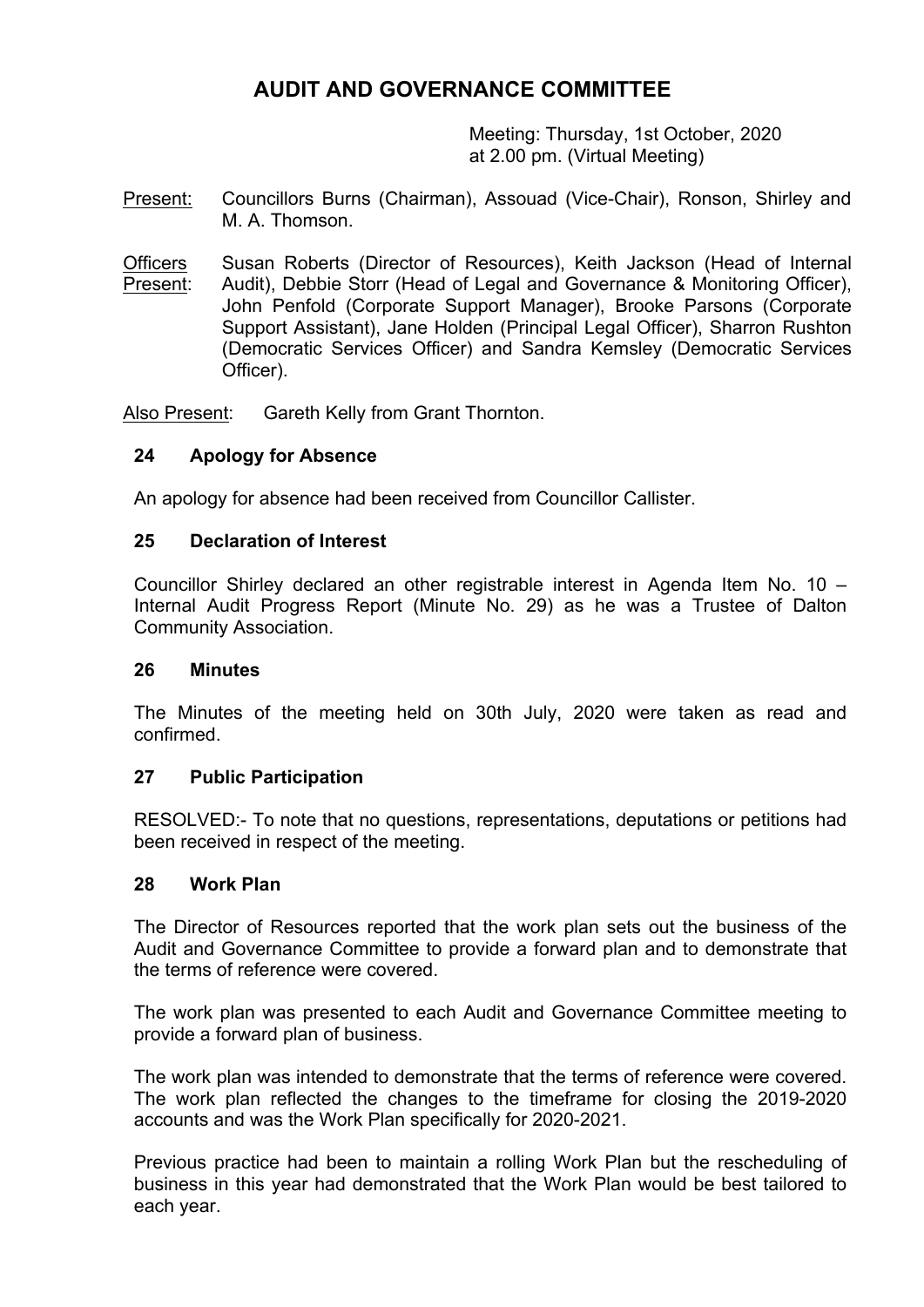Officers would prepare the 2021-2022 Work Plan for the meeting scheduled for March 2021 to continue to provide a forward plan.

The Work Plan associated the reports that would be presented against the terms of reference along with the reporting officer and the scheduled committee meeting. Where a report was not required that would be noted in the covering report.

There was no business to report regarding Restricted Assurance Monitoring for this meeting. The appointed auditor would provide a verbal update in place of a report on the Progress Report and Sector Update.

A new item had been added to the Work Plan which was an annual report of the Chair of the Audit and Governance Committee; this had been included to summarise the business for the year and to demonstrate the effectiveness of the Committee.

The work plan was attached as an appendix to the report.

RESOLVED:- To note the Work Plan.

### **29 Internal Audit Final Reports**

The Head of Internal Audit reported that Internal Audit performed audits in accordance with the approved Annual Plan which was based on a risk assessment of the internal control environment. On completion, the final reports were presented to this Committee for consideration.

There had been one final report appended for consideration, as follows:-

19-13 Payroll - Substantial Assurance

The report contained one important issue and two minor issues. All recommendations had been accepted by management unless otherwise stated.

RESOLVED:- To note the Internal Audit Final report.

### **30 Internal Audit Progress Report**

The Head of Internal Audit presented the Internal Audit Progress Report for the period 1st April, 2020 to 18th September, 2020.

There had been no Priority One recommendations made since the previous Committee.

The report contained a statistical summary of the number of audit recommendations. It was noted that 3 recommendations had been fully accepted. Each of the recommendations had been assigned a Priority Grade 1-3, 1 being major issues and 3 being minor issues. 1 had been rated Priority 2 and 2 had been rated Priority 3.

The Head of Internal Audit stated that it should be noted that between April and September 2020 Internal Audit had undertaken almost exclusively the process of evaluating and processing Covid-19 Support Grants, which had clearly impacted on the delivery of coverage.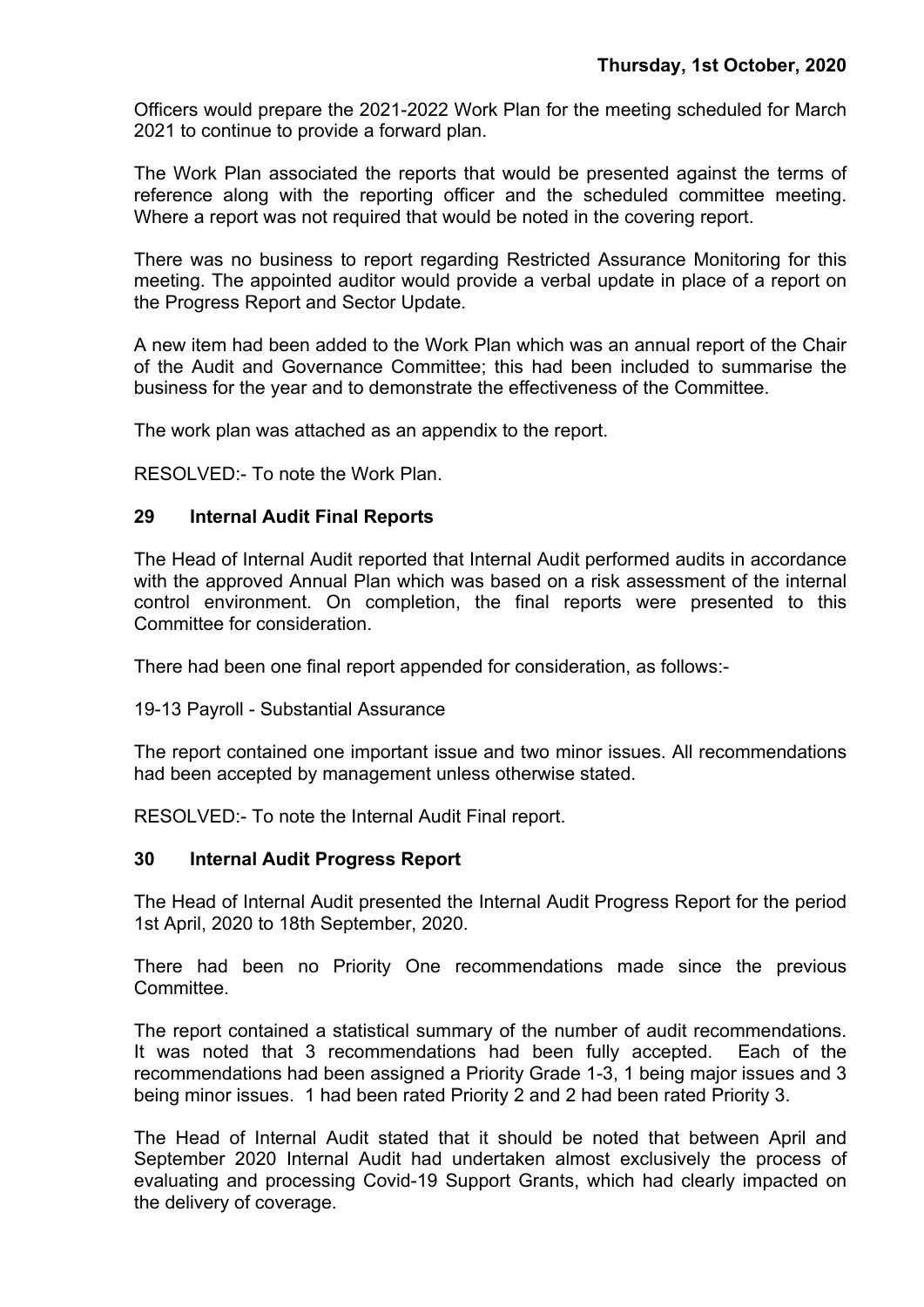Only three draft reports had been issued since 28th July, 2020.

The Head of Internal Audit also reported that the Public Sector Internal Audit Standards (PSIAs) required Internal Audit to be measured in terms of performance. The indicators below provided information over the arrangements and effectiveness of Internal Audit.

| <b>Indicator</b> |                                                                                                     | 2020/21 |
|------------------|-----------------------------------------------------------------------------------------------------|---------|
| 1                | Percentage of Draft reports issued within 10 working days<br>of completion of audit fieldwork.      | 100%    |
| 2                | Percentage of Management Responses received within 20<br>working days of issue of the Draft report. | $0\%$   |
| 3                | Percentage of Final reports issued within 10 working days<br>of receipt of management response.     | 100%    |
| $\overline{4}$   | Percentage of Priority 1 and Priority 2 Recommendations<br>acceptable to the audit client.          | 100%    |

Members agreed that credit should be given to the Internal Audit Team for the excellent performance.

RESOLVED:- To note the Internal Audit progress report.

# **31 Local Government Ombudsman Annual Report**

The Monitoring Officer presented the Local Government Ombudsman Annual Review letter 2019/2020. The outcomes of the complaints received had been broken down into total numbers received, complaints decided to undertake an investigation and the number upheld.

During this reporting period the Local Government Ombudsman had made a decision in 1 case. In comparison 1 decision was made in 2018/19 and 0 decisions in 2017/18.

For 2019/20 1 case was upheld and the Council ensured the appropriate action had been taken in compliance with the recommendations made by the Ombudsman. The compliance with the Ombudsman recommendations rate for this period was reported as 100%. The annual review findings were also available on the Local Government Ombudsman website.

The case that was upheld was a planning matter where there was avoidable delay and unclear communication by the Council in dealing with planning conditions which caused confusion and put the complainant to avoidable time and trouble. The remedy actions included an apology and other actions the Council were required to take to progress the matter which were being complied with.

The Council operated a two stage complaints process before matters were referred to the Local Government Ombudsman; a separate report on the agenda provided an update on the Council's compliments and complaints process.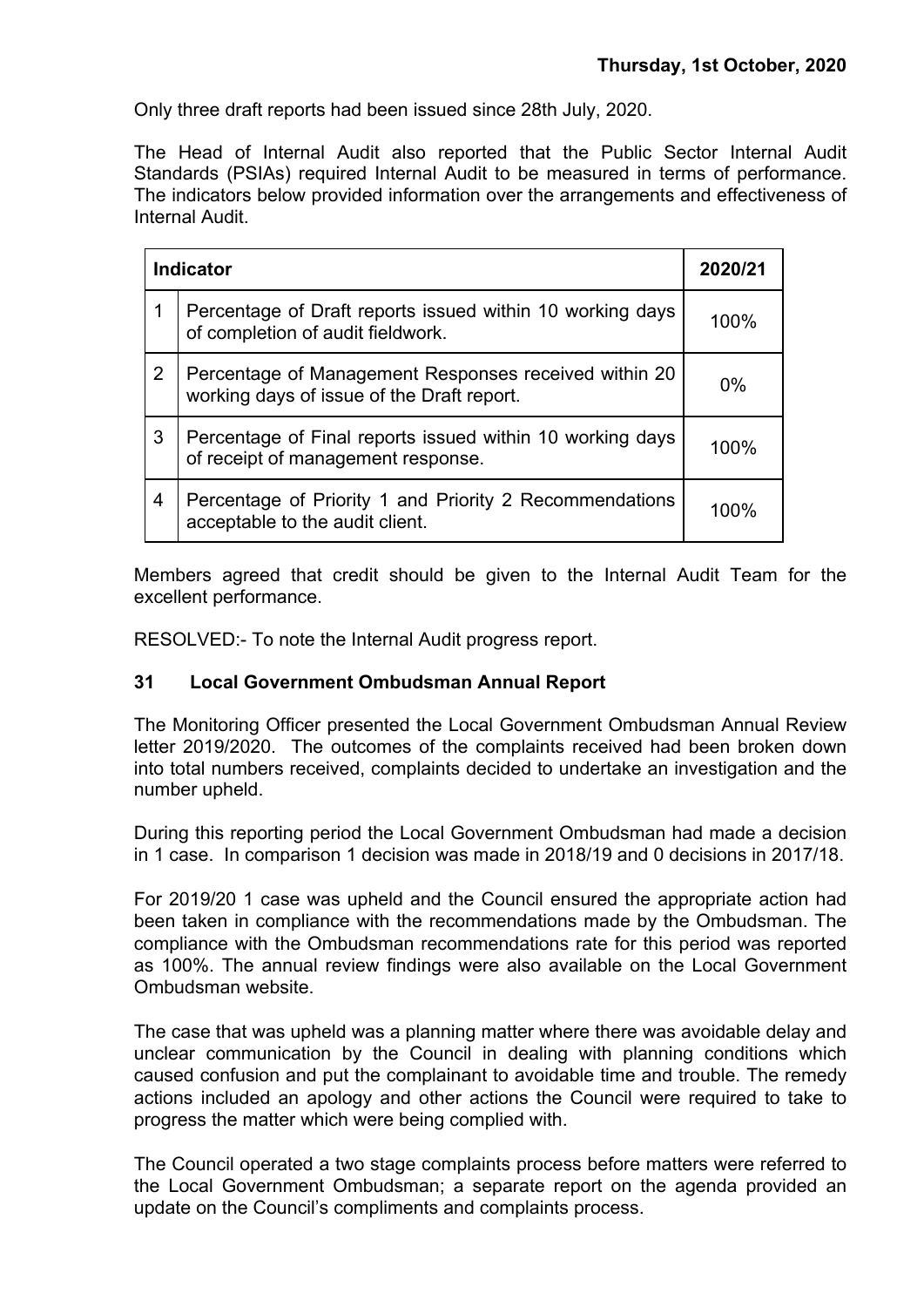A copy of the letter and the annual statistics had been attached as appendices for information.

RESOLVED:- To note the Local Government Ombudsman Annual Report 2019/2020.

# **32 Compliments, Customer Feedback and Complaints 2019/2020**

The Monitoring Officer reported that feedback was very important to help the Council better understand customer's needs and concerns and could help identify possible avenues of service improvement. The report presented an update to Members on the number of complaints and compliments received during 2019/20.

The complaints process had been reviewed a number of times over the years, and whilst the LGO annual report was presented regularly to Members, complaints and compliments generally had not.

If Members wished, it was intended that a regular report would be presented to the Audit and Governance Committee. All complaints and compliments were managed and recorded by the Democratic Services Team. It was intended that quarterly reporting on complaints and compliments would be presented to Management Team and Overview and Scrutiny Committee.

During 2019/20 there were 52 Stage 1 complaints received compared to 62 in the previous financial year. The reasons for the complaints were wide and varied and there was no underlying trend in those two years. Appendix 1 showed the complaints received by service area for both Stage 1 and Stage 2 (appeal) complaints.

The complaints system had changed in March 2019 from three stages to two stages prior to any referral to the LGO. 73% of complaints received were answered within the 10 working day target for Stage 1 complaints, and 100% were answered within the 20 working day target for stage 2 complaints. The team would continue to work with Officers to increase the percentage against the target at Stage 1.

Appendix 1 also showed a more detailed breakdown of the Stage 1 complaints by Department and also by complaint category. The data collated was useful to identify trends and assist with service improvements. No underlying trends had been identified during 2019/20.

During this reporting period 7 compliments were received and noted corporately. Details of service area were shown in Appendix 2. This did not include the visitor comments at the Dock Museum where there were 244 positive visitor comments for the period August 2019-20 and 11 negative comments mostly regarding no access to the bottom floor. Moving forward the Council were requesting service areas to ensure that any compliments received were logged corporately for future reporting.

The Annual Review Letter from the Ombudsman was a separate item on the agenda. There had been no public interest reports received.

RESOLVED:- To note the Compliments, Customer Feedback and Complaints received during 2019/2020.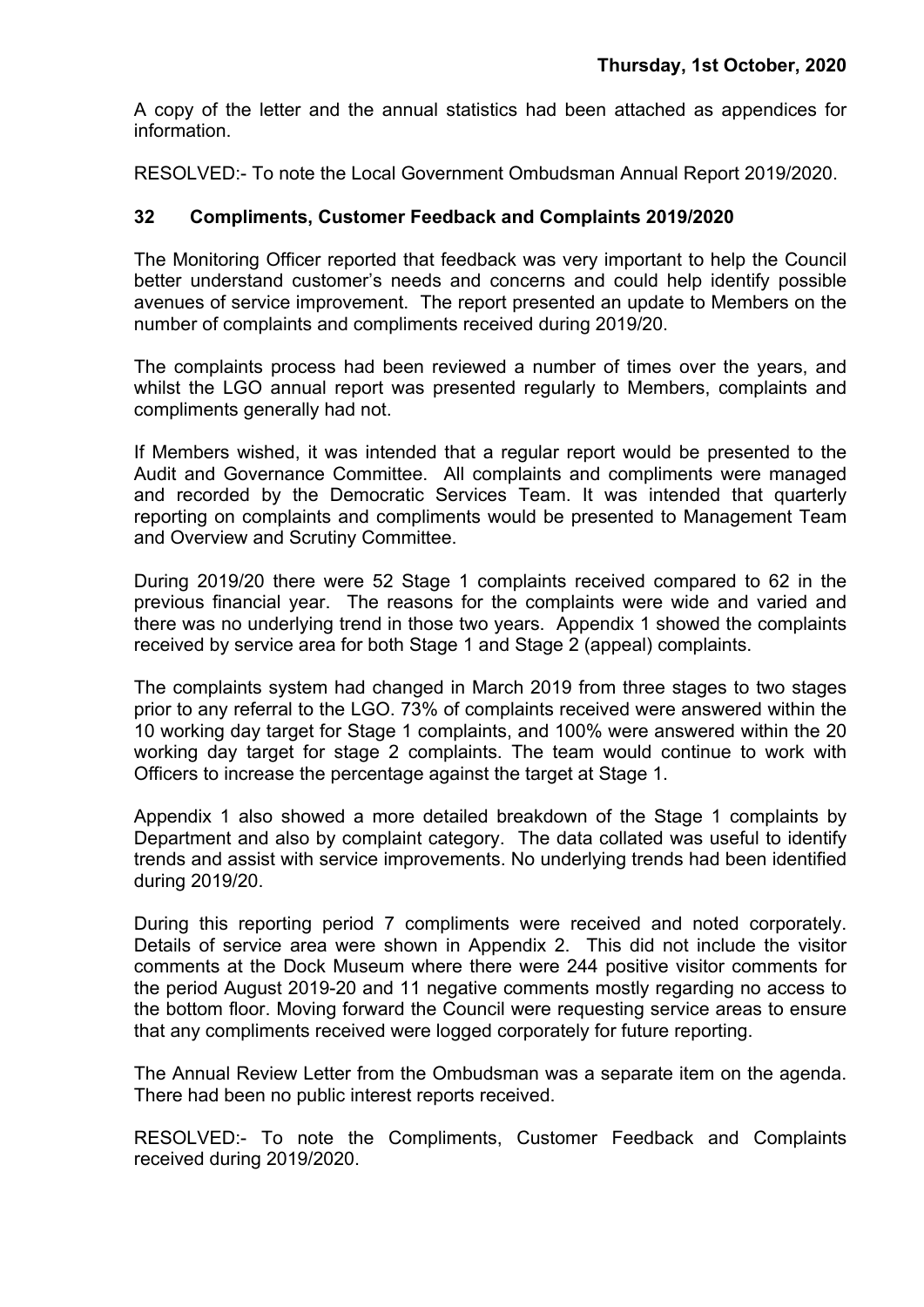# **33 Standards - Best Practice Recommendations**

The Monitoring Officer submitted a report to consider an update with regard to the Best Practice recommendations put forward by the Committee on Standards in Public Life in their review report on Local Government Ethical Standards (January 2019).

Some of the recommendations from the Committee of Standards in Public Life recommended changes to Government which would require legislative change to introduce them. To date no legislative changes had been introduced.

The Committee on Standards in Public Life was an advisory body sponsored by the Cabinet Officer and examined concerns about standards of conduct by holders of public office, and makes recommendations as to changes in present arrangements which might be required to ensure the highest standards of probity in public life.

The Committee for Standards in Public Life in their report also identified some best practice recommendations which represent a benchmark for ethical practice and which they expect any local authority should implement. Feedback on the best practice recommendations was being sought in the Autumn on progress on these and this report presented an update to the Audit and Governance Committee.

A list of the Best Recommendations with comment and update had been attached as an appendix to the report.

Guidance around the code was attached elsewhere on the agenda. The Monitoring Officer was currently reviewing the Council's Standards Arrangements which would be brought to a future meeting of the Committee.

RESOLVED:- To note the update against the Best Practice recommendations.

# **34 Recruitment of Independent Person(s)**

The Monitoring Officer reported that at Council on 29th September, 2020, Members were asked to confirm the extension of the appointment of Stephen Murray as an Independent Person whilst a recruitment process was undertaken.

Under the provisions of the Localism Act 2011, the Authority was required to appoint at least one Independent Person to assist the Authority in promoting and maintaining high standards of conduct amongst all its members, whose views must be sought, and taken into account, before any decision on an allegation which has been investigated is taken.

Appointments were made following an advertisement, application and interview process and with a positive vote by a majority of councillors as required by the Localism Act.

The Local Authorities (Standing Orders)(England)(Amendment) Regulations 2015 required the Council to invite relevant Independent Persons to be members of a Panel appointed by the authority under Section 102(4) of the Local Government Act 1972 for the purpose of advising the authority on matters relating to dismissal of relevant officers of the authority. Such invitation must be issued to all relevant Independent Persons with a view to appointing at least two Independent Persons to the Panel. The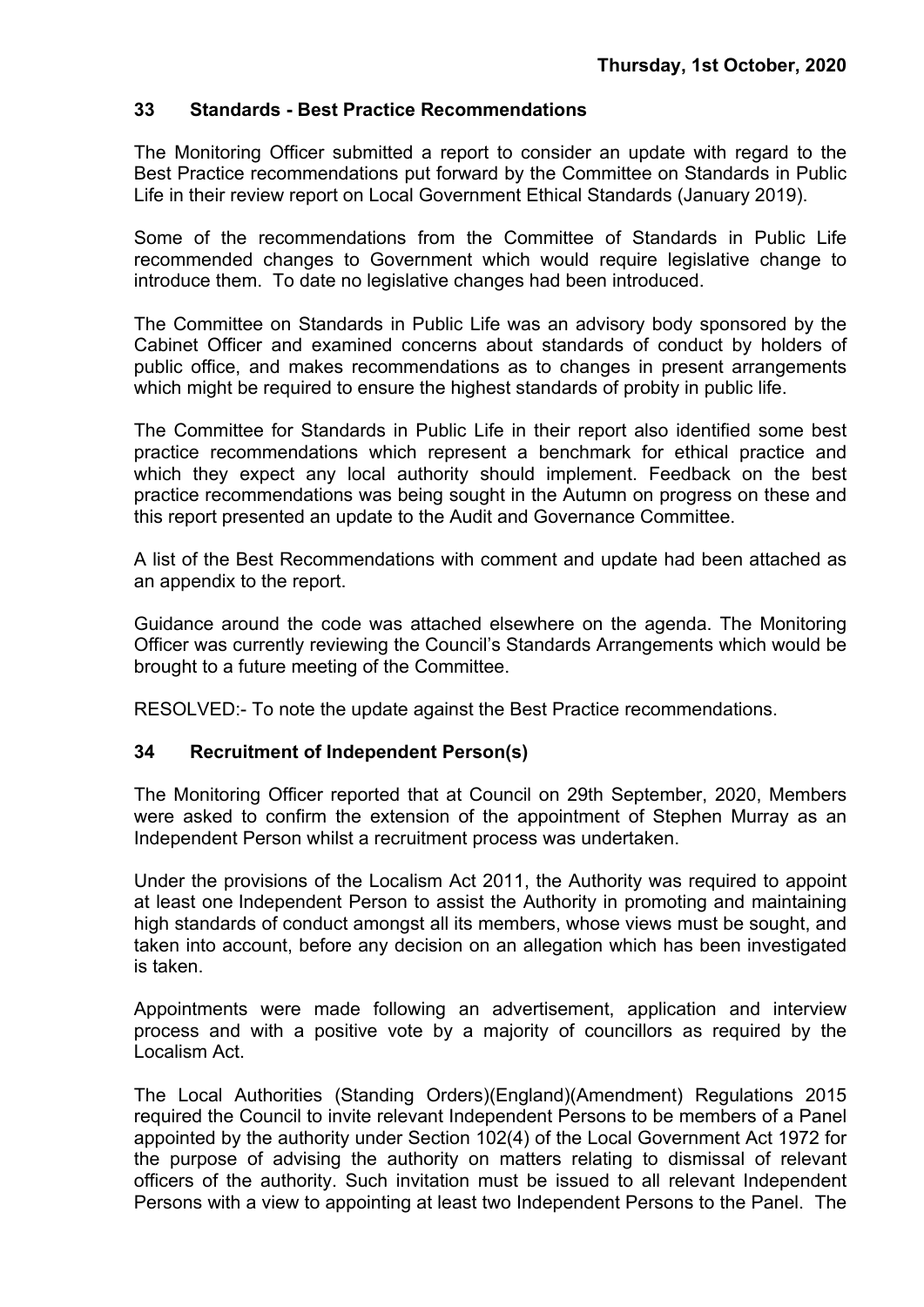relevant officers to which these provisions apply by legislation are the head of the authority's paid service, the chief finance officer or the monitoring officer.

The Independent Person has the following roles to perform:

**Standards** 

- (i) The view of an Independent Person must be sought and taken into account by the Council before it makes a finding that any Member has failed to comply with its code of conduct or imposes any sanction;
- (ii) The views of an Independent Person may be sought on whether to investigate a complaint and how to deal with a particular allegation; and
- (iii) Any Member against whom an allegation has been made (including a parish councillor) may consult the Independent Person regarding that allegation.

Dismissal of Relevant Officers

(iv) The Independent Persons may be appointed to a Panel which would provide advice, views or recommendations to the Council before a vote was taken at a meeting on whether or not to approve the dismissal of a relevant officer.

Individuals appointed as an Independent Person must be recruited through a formal procedure.

- (a) the vacancy must be advertised in such manner as the authority considers is likely to bring to the attention of the public;
- (b) an applicant has to submit a formal application to be appointed as an Independent Person;
- (c) the Independent Person's appointment must be approved by a 'majority of the members of the authority'

Appointment must be made by full Council.

An Independent Person must not be:

- a) a member, co-opted member, or officer of Barrow Borough Council;
- b) a member, co-opted member or officer of a parish council that falls within the Borough area; or
- c) a relative or close friend of any of the above.

An Independent Person may also not be appointed if at any time during the preceding five years the person was a member, co-opted member or officer of the authority, or a member, co-opted member or officer of a parish council within the Borough.

Until recently the Council had two Independent Persons. Council had been asked at its meeting on 29th September to extend the appointment of Stephen Murray until 1st October 2021.

Members may wish to consider whether they wished to recruit more than one Independent Persons and for what period. The Local Authorities (Standing Orders) (England) (Amendment) Regulations 2015 require two Independent Persons. The Best Practice recommendations from the review by the Committee on Standards in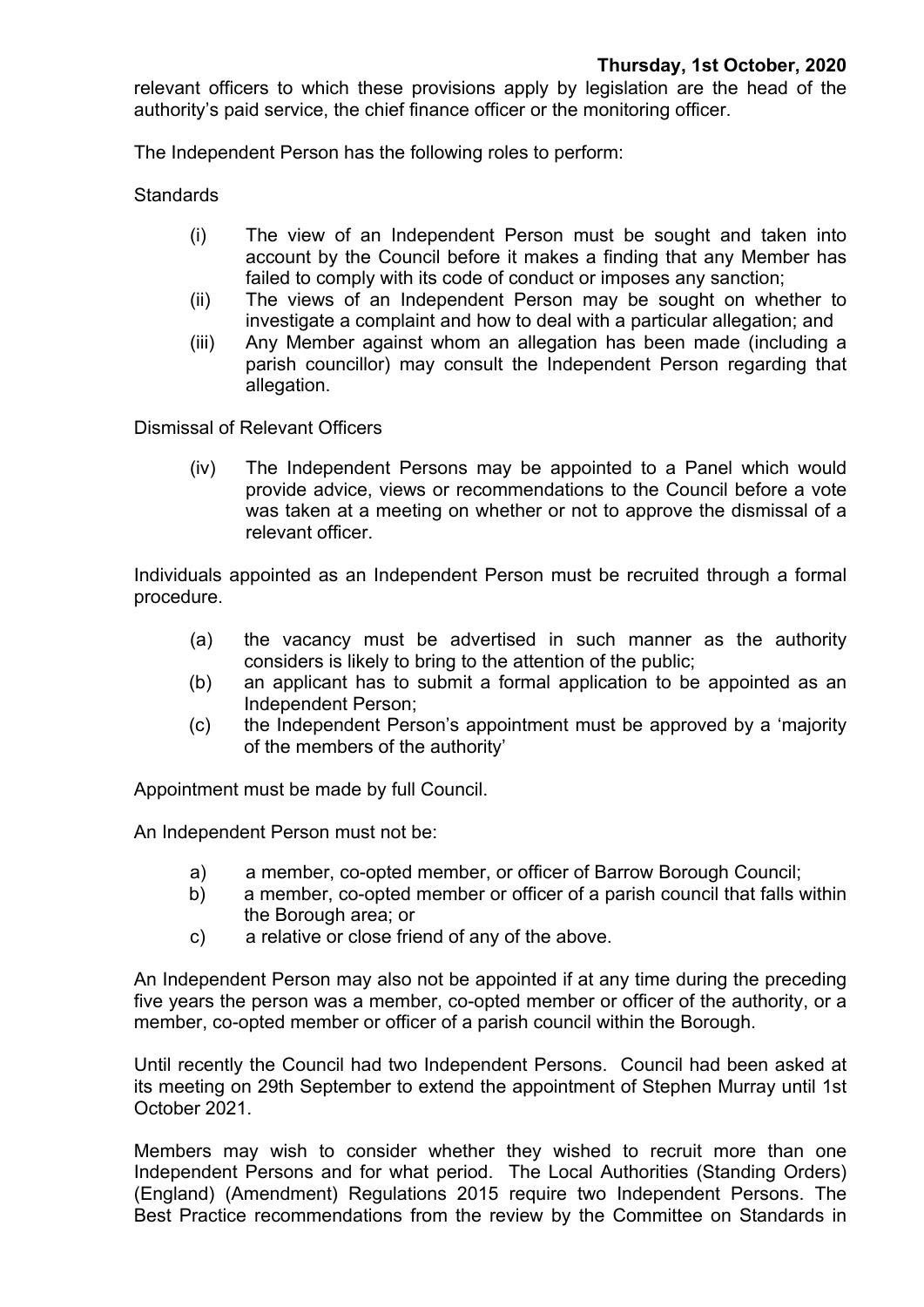# **Thursday, 1st October, 2020**

Public Life on Local Government Ethical Standards recommend that Local Authorities should have access to at least two Independent Persons. They were also recommending that the Localism Act should be amended to require that Independent Persons were appointed for a fixed term of two years, renewable once.

Within Cumbria, there was opportunity to call upon neighbouring Independent Persons if needed. Whilst the recommended timescale was noted it was not in legislation yet, and the Council had previously struggled to attract interest in the role.

It was proposed that the recruitment exercise would be undertaken based on the following principles:

- The recruitment exercise to include advertisement, application and interview process;
- That recruitment of two Independent Persons be sought;
- The interview panel to consist of the Monitoring Officer, Chair of Audit and Governance Committee and two other members from the Audit and Governance Committee, to include one Opposition Member;
- The appointments to be confirmed at Full Council with a positive vote by a majority of councillors
- The appointments to be for 4 years;
- The Independent Person "job description" to be approved by the Monitoring Officer;
- The statutory restrictions detailed in the report shall apply;
- Any application from an existing Independent Person to be considered on its merits.

It was moved by Councillor Burns and seconded by Councillor Thomson, and

RESOLVED:- It was unanimously agreed:-

- 1. To note and approve the recruitment process for the appointment of Independent Person(s); and
- 2. To advertise for 2 persons for 2 year terms with an option to extend for a further 2 years.

# **35 Code of Conduct and Social Media Guidance**

The Monitoring Officer's report presented revised guidance following adoption of amendments to the Code of Conduct for Members and new social media guidance to support the Member Code of Conduct and Social Media Protocol.

On 30th July 2020 the Audit and Governance Committee considered the draft Model Code of Conduct which had been produced by the Local Government Association in response to recommendations arising from the Committee on Standards in Public Life following their report on Local Government Ethical Standards which was published in January 2019. The recommendations provided some best practice recommendations, one of which included a recommendation to the Local Government Association that they create an updated model code of conduct, in consultation with representative bodies of councillors and officers of all tiers of local government.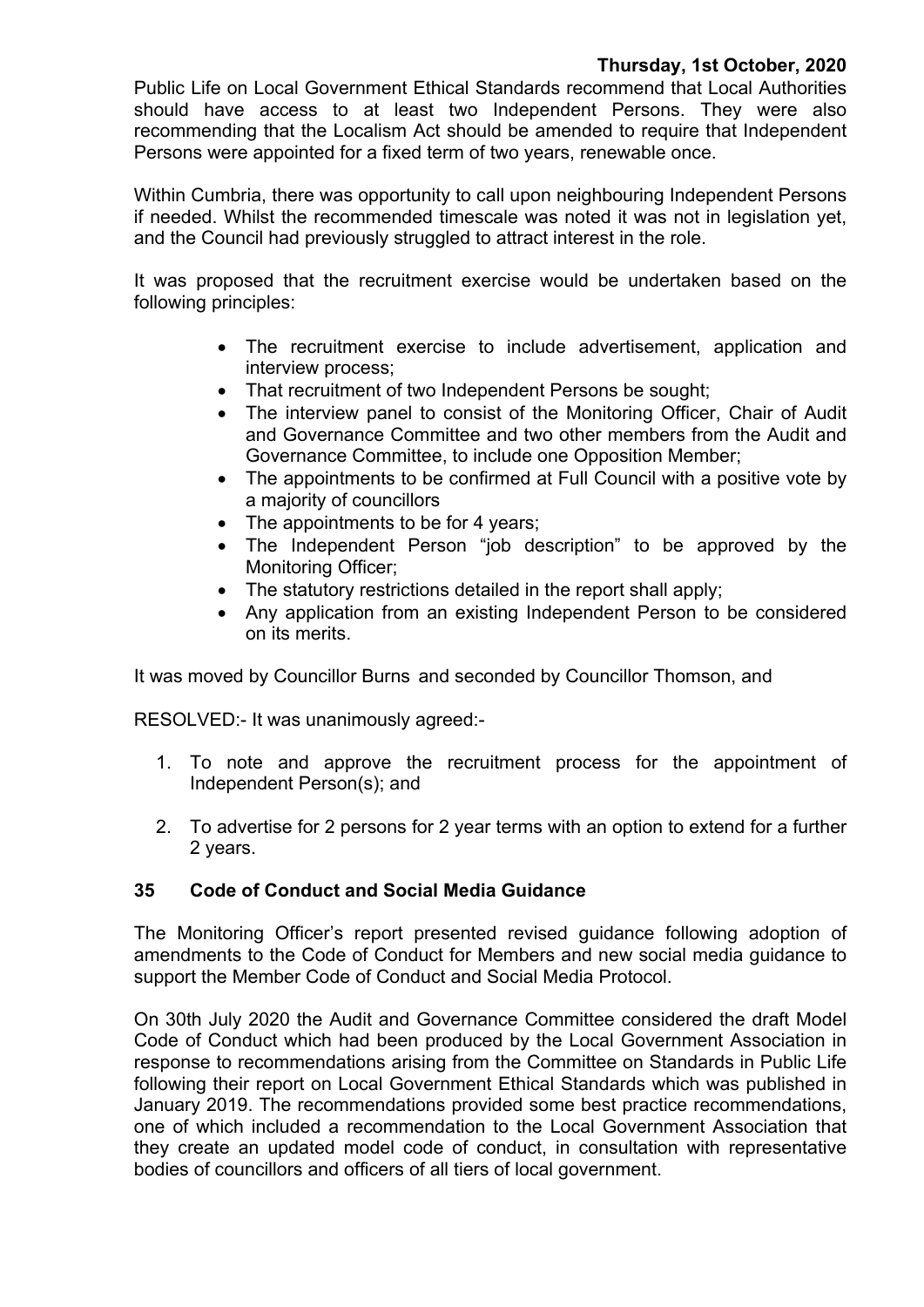In noting the consultation, Members of the Committee asked that an earlier review be undertaken of the Council's code with regards in particular to bullying and social media provisions with a report for consideration by Members at the earliest opportunity.

Following consultation with Members the Council on 29th September considered revisions to the Code, which had been appended to the report.

Social Media was also flagged as an area where more guidance was needed. Sitting along side the Code the Council had a Social Media Policy which all members should be aware of. Additional guidance had been drafted to support this and the revised code had been attached at appendices to the report,

The Member Training Working Group discussed the range of guidance and protocols that were available to members, and requested that a simple form of signposting should be drafted to aid their reference when needed. This was in the process of being considered. The signposting would also include reference to the recently published LGA guidance on handling intimidation which had been circulated to all Members.

Training would be provided on the new provisions and a report would be brought back to members as appropriate.

It was moved by Councillor Assouad and seconded by Councillor Shirley, and

RESOLVED:- It was unanimously agreed:

- 1. To receive an update on revisions to the Member Code of Conduct as considered by Council on 29th September 2020; and
- 2. To endorse the Code and Social Media Guidance and incorporate a review within the Committee's work programme.

### **36 Gifts and Hospitality Register**

The Monitoring Officer presented a report to review the register of interests and gifts and hospitality for employees for the period September 2019 to September 2020.

The Officer's code of conduct for Barrow Borough Council Employees provided guidance on interests and gifts and hospitality. The Council had Hospitality Guidance which provided information as to how employees should treat any offers of gifts and hospitality.

There was a standard corporate form and offers of hospitality that were declined should also be included in any declarations.

The Audit and Governance Committee considered the Council's compliance with its own and other published standards and controls and considered the arrangements for corporate governance and agreeing necessary actions to ensure compliance with best practice.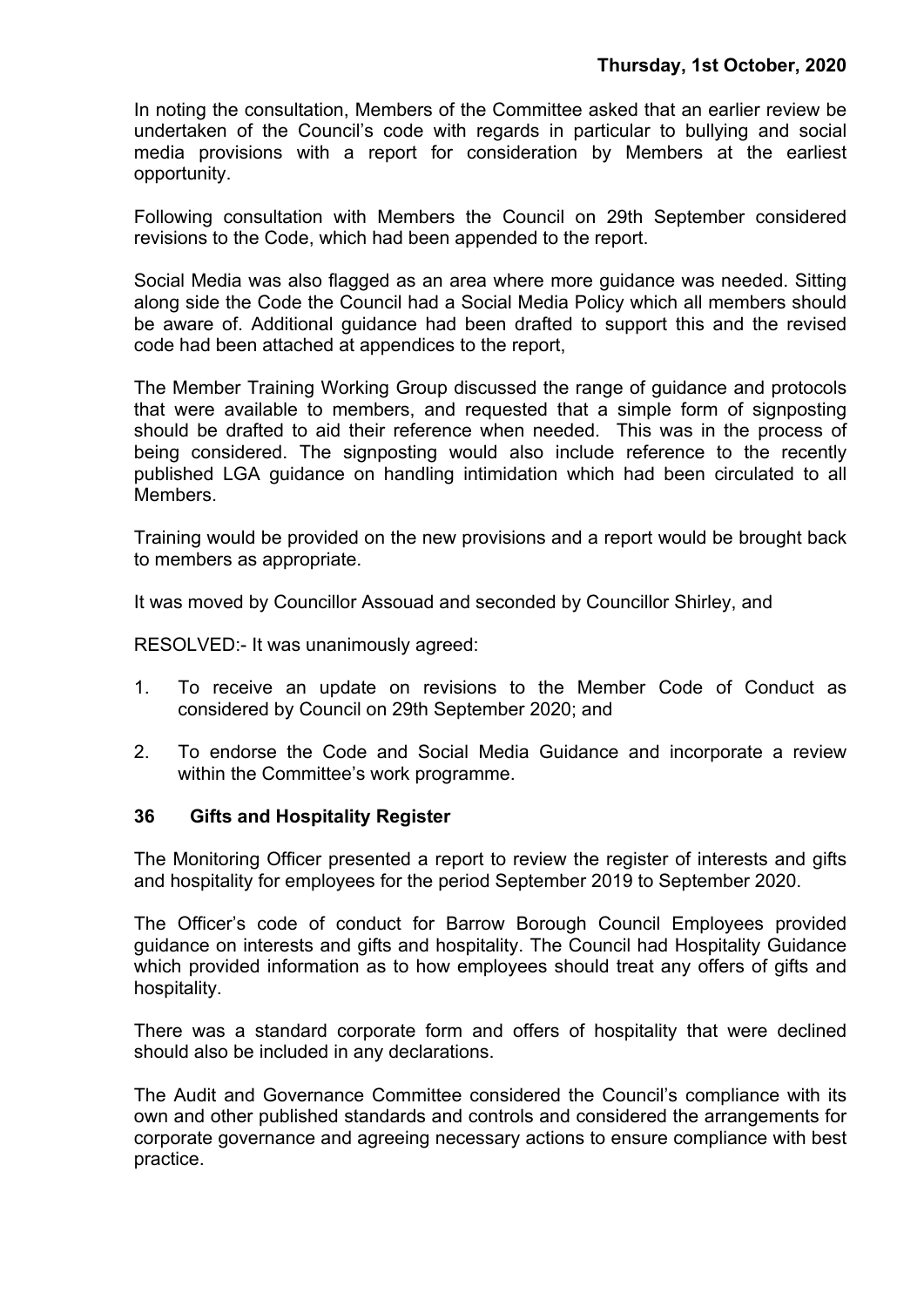It was proposed the Committee had an overview of the Employee Register and reviews on an annual basis.

RESOLVED:- To note the report.

### **37 Risk Management Report**

The Corporate Support Manager reported that the Operational and Corporate Risk Registers had been submitted to Management Team in September 2020. During the COVID-19 lockdown period a number of risks had to be assessed and action taken in a short time period. This had been undertaken by the Barrow COVID-19 Strategic Coordinating Group and it was not appropriate for them to go through the process defined in the Risk Policy. Now that we are in the recovery phase it is appropriate to return to the designated process and the policy has been updated to reflect changes.

The Operational and Corporate Risk Registers were attached as appendices to the report.

A Member questioned if there were any operational issues that would need addressing for staff working from home should there be a further lockdown. A further question was raised by a Member regarding telephone diversions.

The Corporate Support Manager advised that the Council was in a stronger position now than in the lockdown in March as staff had been provided with equipment and processes were in place. A number of members of staff had been supplied with business mobile telephones and teleworker was in place. Additional systems were been looked into going forward and mitigated actions would be taken if necessary.

Members thanked the Corporate Support Manager for provided a comprehensive report in such difficult times.

RESOLVED:- To agree the Risk Management report.

# **38 Draft Governance Statement**

The Corporate Support Manager reported that the Council had responsibility for ensuring that Council business was conducted within the law and proper standards, and that public money was safeguarded and properly accounted for. Part of this governance process was the preparation and publication of an Annual Governance Statement which was a self assessment of how effective the Council considered its governance arrangements to be.

The Annual Governance Statement was attached as an appendix to the Corporate Support Manager's report. The Statement was currently a draft document to allow Members to provide feedback, the final version being presented in November 2020.

A Management Team consisting of the following Officers were involved in reviewing this draft Annual Governance Statement:

Chief Executive: Head of Paid Services; Director of Resources: S151 Officer; Director of People and Place;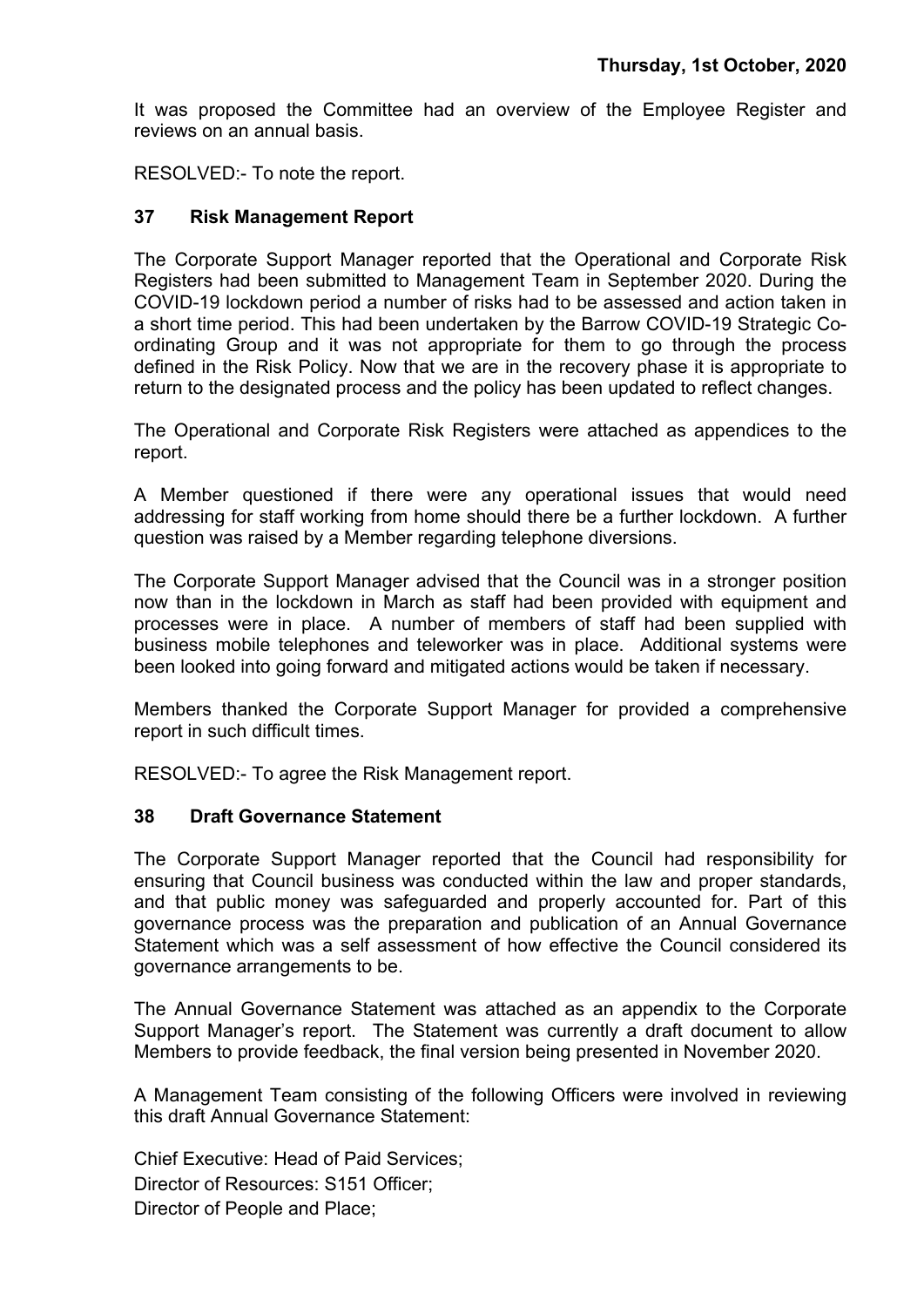Assistant Director - Housing; Head of Legal and Governance - Monitoring Officer; Head of Internal Audit; and Corporate Support Manager

The Council had assessed itself against the seven principles of good governance that were defined in the Local Code of Corporate Governance framework as follows:-

- 1. Behaving with integrity, demonstrating a strong commitment to ethical values, and respecting the rule of law.
	- The Council's constitution defines the roles and responsibilities of the Council's decision making, regulatory, Audit and Governance and Overview and Scrutiny committees. It also defines the roles of the statutory officers and includes the delegations that officers hold.
	- Members and officers have an induction which set includes the behaviours that are expected.
	- The Council's values and behaviours will be rolled out to all staff and Members during 2020-21.
	- The Council has recently appointed a new post of Head of Legal and Governance.
	- A fraud hotline is in place to allow confidential reporting so that anonymous complaints can be investigated.
	- A process for regular staff appraisals is in place.
- 2. Ensuring openness and comprehensive stakeholder engagement.
	- There is a process for consultation in place through the Future High Streets Fund, the Town Deal Board and the Major Projects Board.
	- The Council has engaged a Social Media and Public Relations provider to positively project the Barrow Borough Council brand and attain a stronger reach to customers. This will be developed through a revised Communications **Strategy**
	- The Council is developing its website to provide a key means of communication in an open and transparent way.
	- We provide clear recommendations to the decision making committees, this is by supported reasoning and evidence. We assess the financial, legal and equalities risks relating to those decisions and provide Members with the outputs from those assessments.
- 3. Defining outcomes in terms of sustainable economic, social and environmental benefits.
	- The Council published its plan for 2020- 2024 and has identified three priority areas.
	- We are developing service plans to ensure we deliver the priorities agreed in the Council Plan
	- The Council has submitted a business case for Future High Street Fund which could bring £21m of funding into the Town Centre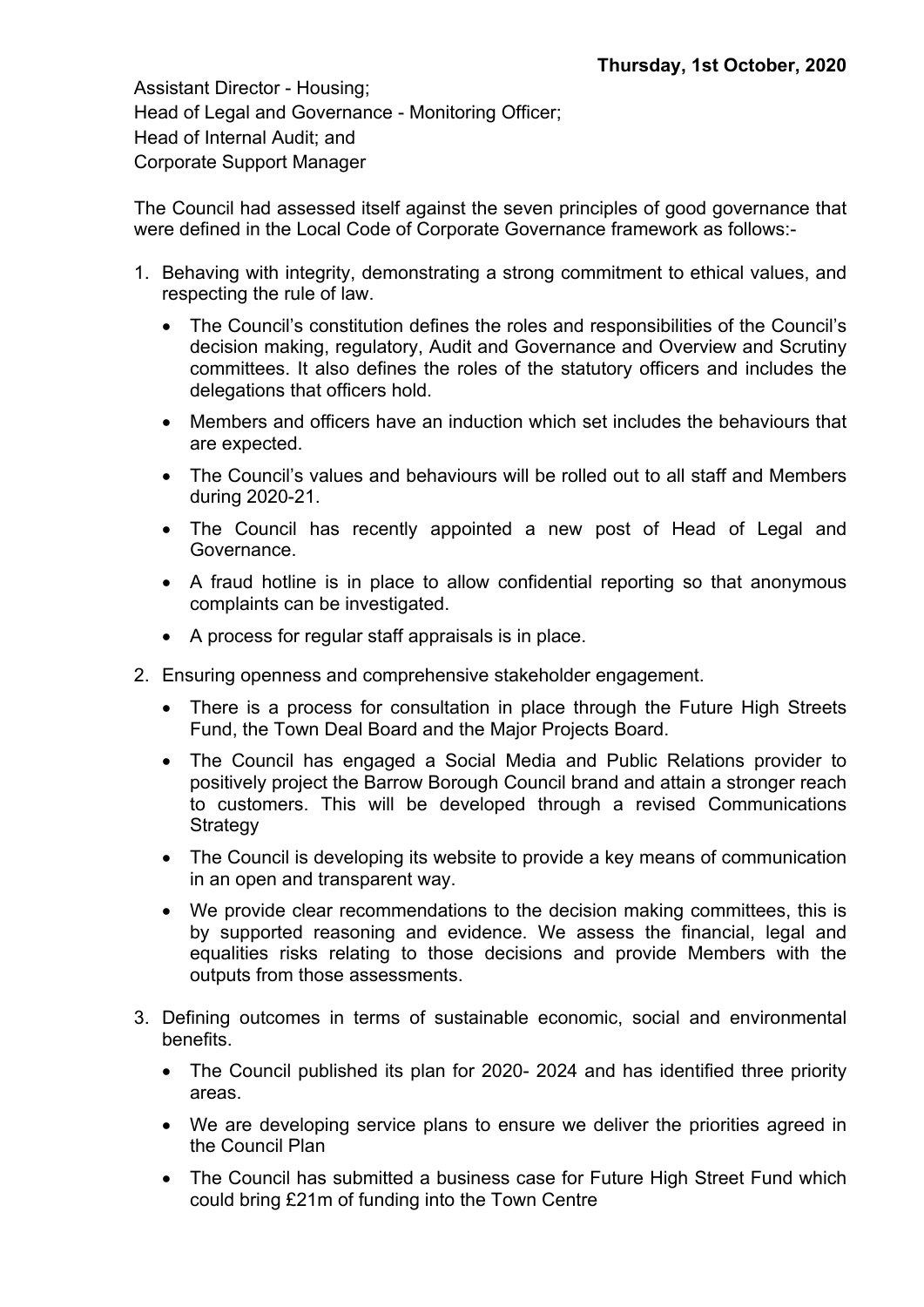- The Council is developing an investment plan for Town Deal funding which could draw up to £29m of funding for regeneration
- The Council successfully applied for £1m of heritage lottery funding to improve the Dock Museum
- The Council successfully applied for £1.1m heritage grant to improve Duke **Street**
- 4. Determining the interventions necessary to optimise the achievement of intended outcomes.
	- The Medium Term Financial Strategy is reviewed annually
	- The Council is developing service plans to ensure we deliver the priorities agreed in the Council Plan
	- The Council has an effective overview and Scrutiny function.
- 5. Developing the entity's capacity including the capability of its leadership and the individuals within it.
	- The Council supports and encourages staff to undertake professional training.
	- The Council has an effective Member training programme in place
	- Staff have biannual briefings with senior management.
- 6. Managing risks and performance through robust internal control and strong public financial management.
	- The Council has a risk policy which reviewed regularly by Management Team and is approved by the Executive Committee.
	- The Council has corporate and operational risk registers which are reviewed regularly by Management team and the Audit and Governance Committee.
- 7. Implementing good practices in transparency, reporting and audit to deliver effective accountability.
	- The Audit and Governance Committee has defined roles which are set out in the Council's Constitution.
	- External auditors routinely attend Audit Committee meetings.
	- The Head of Internal Audit access to the Chair of the Audit and Governance Committee.
	- Members are required to register interests at the beginning of every committee meeting.

RESOLVED:- Members to provide feedback on the draft Statement prior to the Final version being presented to Committee in November 2020.

# **39 Update from External Auditors**

Gareth Kelly from Grant Thornton provided a verbal update on the External Audit Progress Report.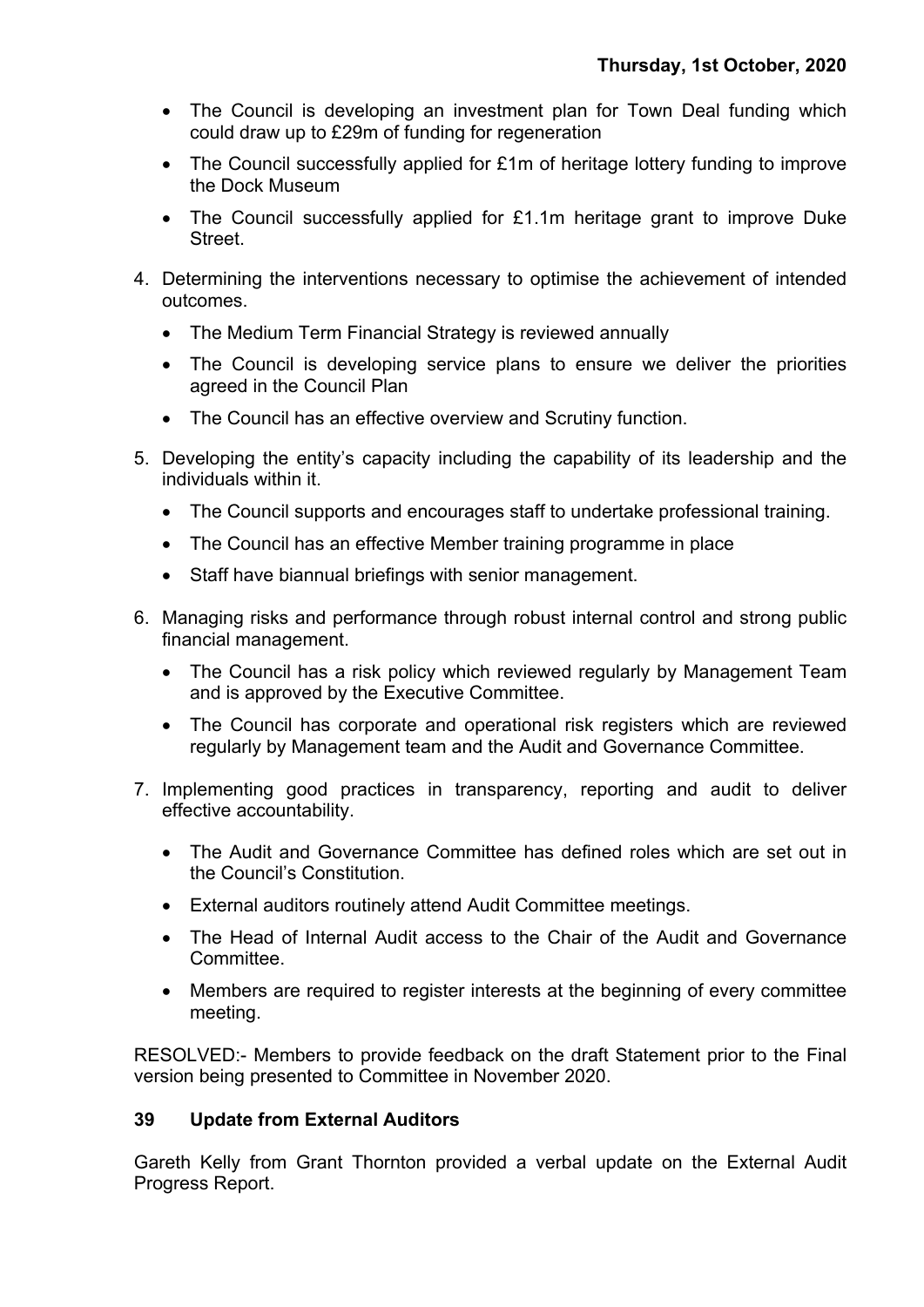### Audit Progress

Grant Thornton had received the Accounts at the end of August alongside the narrative and Annual Governance Statement. The Audit had commenced and the full Audit Team at Grant Thornton would be working virtually between now and the end of November.

Gareth stated that it had proven very challenging trying to carry out the Audit 100% remotely but the External Auditors were working closely with the Director of Resources and the Finance Team to make best use of technology. It was important to highlight to the Committee that they were doing all they could to sign off the accounts by the end of November but it was very challenging.

### Value for Money

Gareth Kelly confirmed that the External Auditor's work to give an assessment on the Value for Money arrangements had commenced. Chris Whittingham had set up a meeting with the Director of Resources regarding financial sustainability and with the Director of People and Place regarding Procurement and Contract Management. This was an area where Grant Thornton had provided an 'except for' qualification in 2018/19 so there was a significant amount of work to be completed.

There were no wider sector update reports but have had in the last few weeks the Redmond Review which presents some fundamental changes to audit and reporting from the Council's side in terms of suggested reforms.

### Redmond Review

The overall theme was to look at greater accountability and improve transparency in and around financial reporting.

Reform was urgent and required immediate action and the response was not going to impact on 2019-2020 but key stakeholders including NAO and MHCLG had engaged in this review and there was encouragement for use of voluntary undertakings in advance of legislative reform. At this stage it was a review and the recommendations had not been enforced but there was a certain amount of weight behind them and a need for urgency.

Gareth Kelly updated the Committee on the key messages from the Redmond review. The reform was split into three areas:-

- 1. Reforms to Audit Providers;
- 2. Reforms to Council Arrangements; and
- 3. Reforms to Regime

### *Reforms to Audit Providers*

 Audit was currently under-priced by on average 25% - considered to be "very serious indeed" and needs addressing because there had been a serious drain on the specialisms within External Audit;